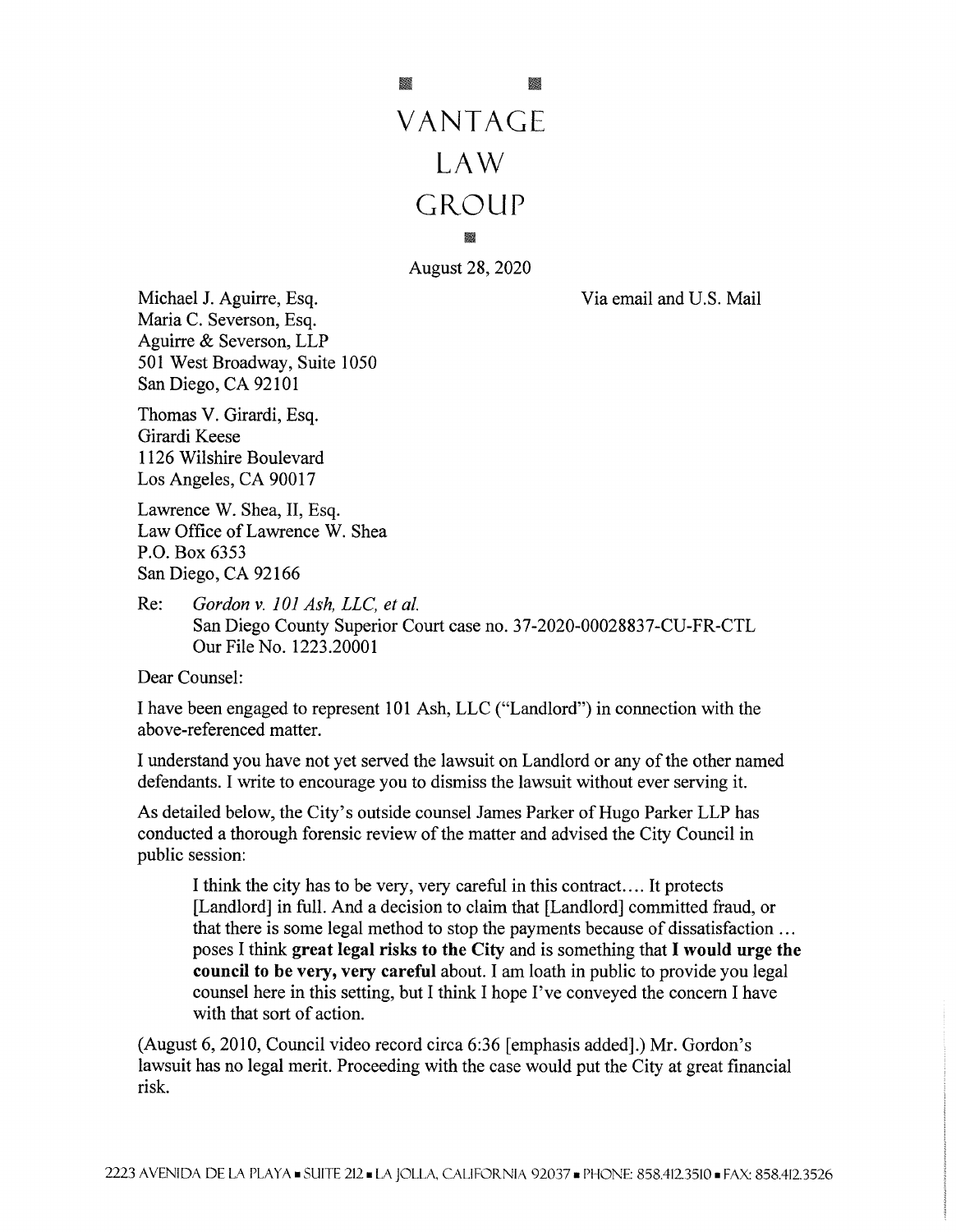# **Overview**

One fundamental and incurable flaw in Mr. Gordon's complaint is that it seeks to allow a single citizen to arrogate the executive discretion vested by law in the City of San Diego. There are multiple separate and independent reasons why no rational municipality would authorize the pursuit of a civil fraud case against Landlord under the facts of this matter, including but not limited to:

- The forensic review commissioned by Mayor Faulconer and completed by the law firm Hugo Parker LLP unequivocally concludes that the City knew of the asbestos in the building before acquiring it: "Through multiple sources, the City knew before it acquired the property that the building at 101 Ash contained unabated, decades-old asbestos." (Hugo Parker LLP "Preliminary Report on 101 Ash Street" ("HP Report") at I.B [emphasis added].)
- The same HP Report concludes that, while Landlord "owned 101 Ash only long enough to execute the lease-to-own arrangement with the City," it provided the City with various reports prepared for others that "together provide notice of the presence of significant asbestos incorporated into various products used in the original construction of the building and indicated that the asbestos in the building was not presently posing a threat while cautioning that disturbing the asbestos could create risks. One report even warned that an EPA-level assessment would be needed if renovation work was planned."  $(id$ . at I.E [emphasis added].)
- The HP Report notes that the "final PSA [Purchase and Sale Agreement] between [Landlord] and the property owners was provided to the City in August 2016, in advance of the acquisition." That document expressly notified the City both that "the building contains asbestos" and that Sempra maintained an asbestos monitoring program. It also stated the names of the selling entities as well as the price Landlord was paying to acquire the building. (*Id.* at III.C [emphasis] added].)
- The Lease Agreement- approved as to form by the City Attorney and authorized by City ordinance enacted by a unanimous City Council  $-$  states on page 1: "Tenant acknowledges that it is sufficiently familiar with and knowledgeable about the physical condition of the Premises, including any elements of deferred maintenance or the presence of any Hazardous Materials and is not relying on any representation or warranty by Landlord with regard to the condition of the Premises, and Tenant finds all of the same satisfactory for all purposes." (Lease at p. 1.)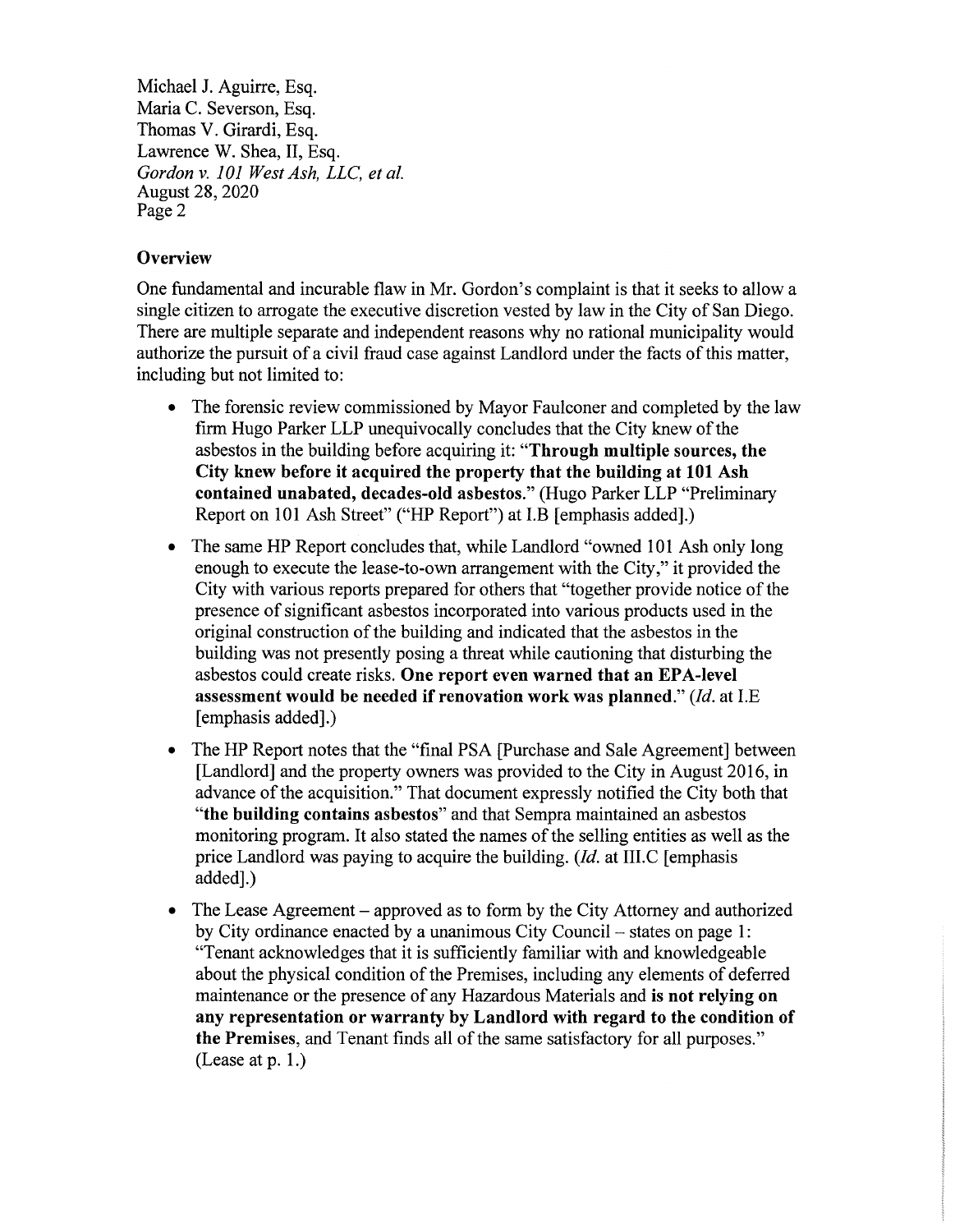> • The Lease Agreement continues to expressly state in ALL CAPS beginning on page 1:

TENANT EXPRESSLY AGREES TO LEASE THE PREMISES AND EACH PART THEREOF "AS IS" AND "WHERE IS". LANDLORD SHALL NOT BE DEEMED TO HAVE MADE AS OF THE EFFECTIVE DATE, AND LANDLORD HEREBY DISCLAIMS, ANY WARRANTY OR REPRESENTATION, EXPRESS OR IMPLIED OR OTHERWISE, WITH RESPECT TO THE SAME OF THE LOCATION, USE, DESCRIPTION, DESIGN, MERCHANTABILITY, FITNESS FOR USE FOR ANY PARTICULAR PURPOSES, CONDITION OR DURABILITY THEREOF, OR AS TO THE QUALITY OF THE MATERIAL OR WORKMANSHIP THEREIN, OR AS TO LANDLORD'S TITLE THERETO OR OWNERSHIP THEREOF OR OTHERWISE, IT BEING AGREED THAT ALL RISKS INCIDENT THERETO, EXCEPT AS OTHERWISE SET FORTH HEREIN, ARE TO BE BORNE BY TENANT. IN THE EVENT OF ANY DEFECT OR DEFICIENCY OF ANY NATURE IN THE PREMISES OR ANY PROPERTY OR FIXTURE OR OTHER ITEM CONSTITUTING A PORTION THEREOF, WHETHER PATENT OF LATENT, EXCEPT AS OTHERWISE STATED HEREIN, LANDLORD SHALL HAVE NO RESPONSIBILITY OR LIABILITY WITH RESPECT THERETO. THE PROVISIONS OF THIS SECTON 1(b) HAVE BEEN NEGOTIATED AND ARE INTENDED TO BE A COMPLETE EXCLUSION AND NEGATION OF ANY WARRANTIES BY LANDLORD, EXPRESS OR IMPLIED, WITH RESPECT TO THE PREMISES OR ANY PROPERTY OR FIXTURE OR OTHER ITEM CONSTITUTING A PORTION THEREOF, WHETHER ARISING PURSUANT TO THE UNIFORM COMMERCIAL CODE OR ANOTHER LAW NOW OR HEREAFTER IN EFFECT OR OTHERWISE.

- The HP Report summarizes the City's legal commitments to Landlord: "The Lease also imposes on the City several additional sets of requirements to protect the Landlord:
	- 1. Full Release of Landlord: the City fully releases the Landlord from any claims arising out of the condition of the property, including any 'Hazardous Material and other environmental matters, and *any right to disclosures* from Landlord of any 'condition or circumstance affecting' the property' (Lease Section  $l(c)$ .)
	- 2. Full Compliance with Environmental Rules: at its sole expense, City was to cause 101 Ash to comply with all laws including Environmental Laws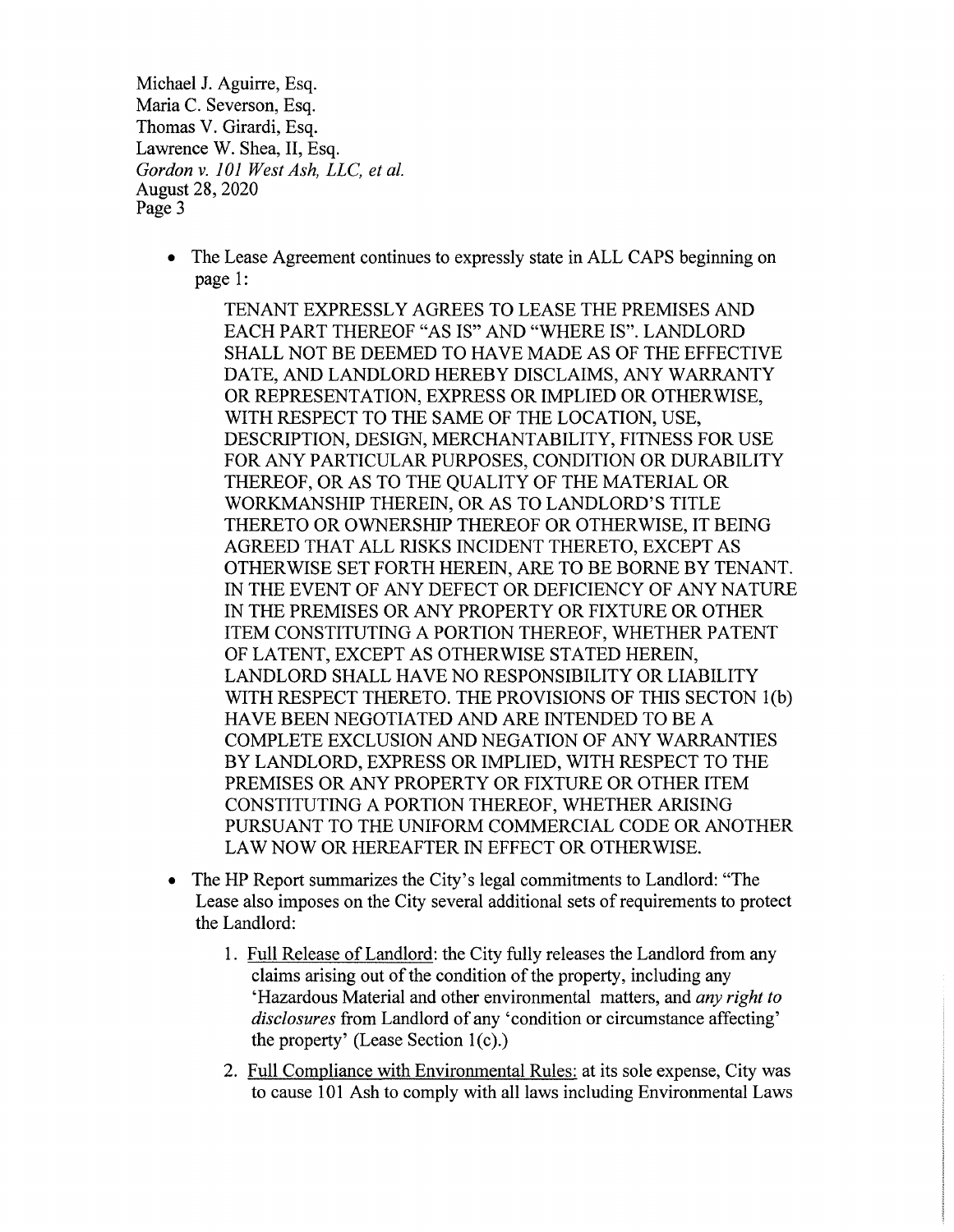> defined to include OSHA and 'all other federal, state and local laws ... and regulations ... relating to *'asbestos and/or asbestos-containing materials in any form that is or could be friable,'* and also with respect to Hazardous Materials, defined to include asbestos. (Lease Section 6(b)-(c).)

3. Notice to Landlord: Subsection 6(c) goes on for over three pages detailing the City's mandatory obligations to Hazardous Materials, including asbestos. If at 'any time' Hazardous Materials, including asbestos, 'shall be found to have been released,' by the City or any of its contractors, then the City 'shall' at is [sic] 'sole expense' 'promptly commence and diligently prosecute to completion all investigation, site monitoring, containment, cleanup, removal, restoration or other remedial work of any kind or nature ... to the extend required by Environmental laws ... and at Tenant's sole costs.' ..."

(HP Report at III.D [italics and punctuation original.)

- The Lease Agreement goes on to require City to defend and hold Landlord harmless from any claims brought against Landlord. (Lease at pp. 11-12.) That is, the City will have to pay all of my legal fees.
- The City and its lawyers were perfectly familiar with those provisions of the Lease Agreement, both because they are essentially identical to the terms of the City's earlier Civic Center Plaza lease-to-own transaction (described by in the HP Report as "successfully negotiated") and because those lease terms are industrystandard provisions in similar lease agreements. The lease-to-own transaction is a form of public financing that enables government entities to spread out the cost of acquiring capital assets over time without the complexities and delays inherent in traditional bond financing. The lease terms are imposed on the transaction by the holders of participation certificates issued by CGA Capital Credit Lease-Backed Pass-Through Trust, Series 2017 -CTL-1, the single-purpose trust that advanced 100% of the City's acquisition cost. **Those certificate holders are only willing to make such a loan because the City puts its credit rating on the line,** committing to what some refer to as a "bondable" lease (that is, the City's commitment to making the monthly payments required by the Lease Agreement is so unequivocal that investors consider it the equivalent of a municipal bond). The City's internal legal and finance teams include experts in exactly this sort of municipal financing.
- Because the lease-to-own transaction is a form of public financing, the monthly payments do not go to Landlord but rather, pursuant to a publicly-recorded Assignment of Lease and Rents, to Wilmington Trust as trustee for the registered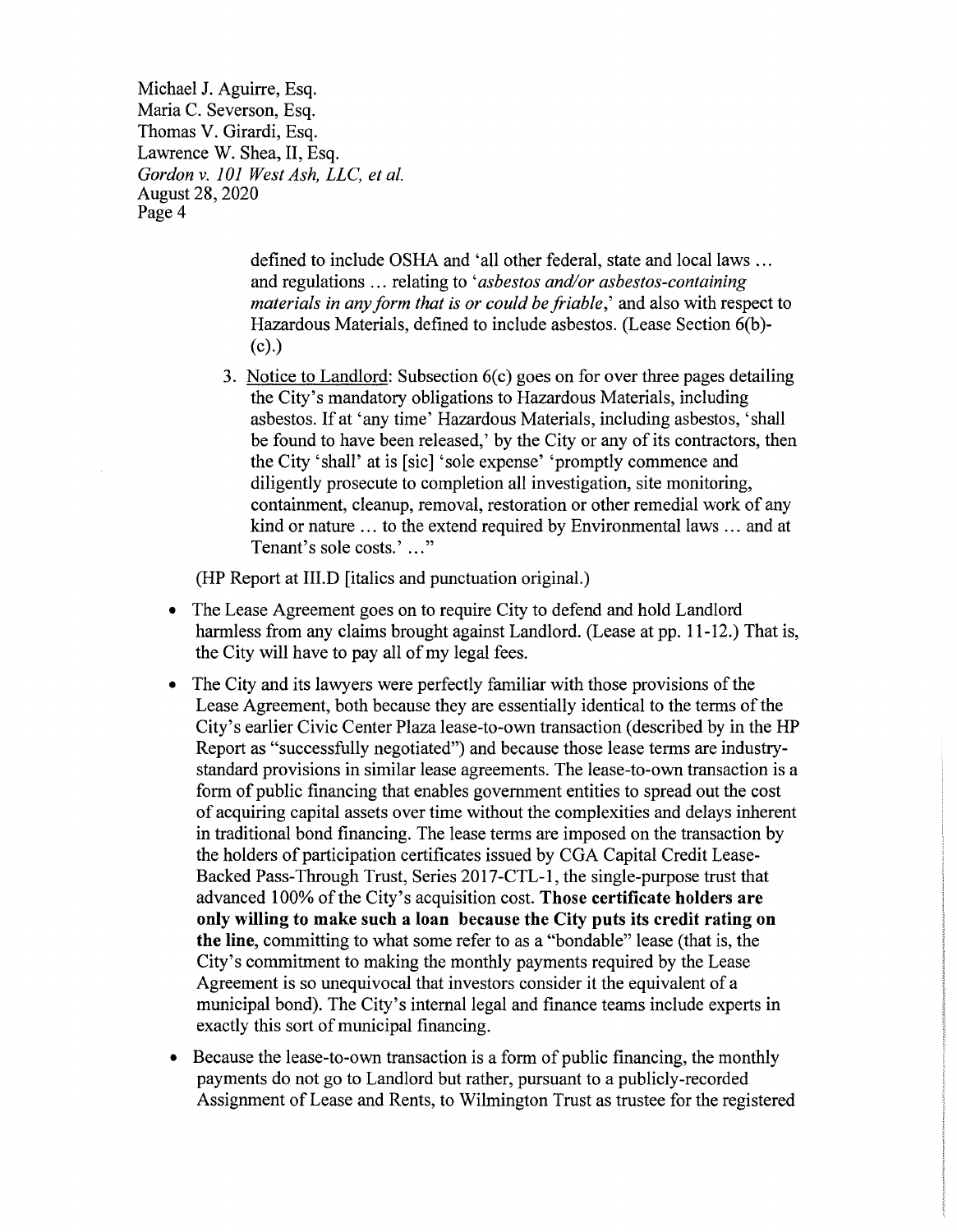> certificate holders of the CGA-sponsored trust. (San Diego County Recorder Official Records DOC# 2017-0002648.) Those certificate holders are amongst the country's largest buyers of public debt, and a decision to withhold payments owed to those institutions would negatively impact if not totally eliminate the City's access to the public debt markets for years to come.

Those are just some of the facts that compelled attorney James Parker of Hugo Parker to warn the City Council that any action challenging or breaching the duly-authorized leaseto-own agreement for 101 Ash Street would present "great legal risks to the City." Mr. Parker is a master of understatement.

You, on the other hand, have either ignored or misrepresented the publicly available information that belies the allegations of Mr. Gordon's complaint, and taken it upon yourselves to file a meritless lawsuit that presents the same "great legal risks" to the City, including both liability for the legal fees Landlord will incur defending Mr. Gordon's baseless lawsuit and potential lasting damage to the City's ability to access the capital markets. Respectfully, that is not a decision that Mr. Gordon has the legal authority to make for the City. Nor is it a decision that is in the best interests of the City or its taxpayers.

For each of the following separate and independent reasons, Mr. Gordon's complaint fails to state a claim.

#### No Standing

Mr. Gordon is a total stranger to the Lease Agreement. He does not, because he cannot, allege he had any communication or transaction with Landlord. A claim for fraudulent misrepresentation must specifically plead facts establishing all of the following elements:

(1) the defendant made a false representation as to a past or existing material fact; (2) the defendant knew the representation was false at the time it was made; (3) in making the representation, the defendant intended to deceive the plaintiff; (4) the plaintiff justifiably relied on the misrepresentation; and ( 5) the plaintiff suffered resulting damages."

*(West v. JPMorgan Chase Bank, N.A.* (2013) 214 Cal.App.4th 780, 792 [emphasis added].) "The elements of negligent misrepresentation are the same except for the second element, which for negligent misrepresentation is the defendant made the misrepresentation without reasonable ground for believing it to be true."  $(Id.)$ 

In his complaint, Mr. Gordon does not  $-$  and could not  $-$  plead facts sufficient to establish the third, fourth, and fifth elements for fraudulent or negligent misrepresentation, because Mr. Gordon was not the recipient of the alleged misrepresentations, was not the one who supposedly relied on the alleged misrepresentations, and was not the one who allegedly suffered damages.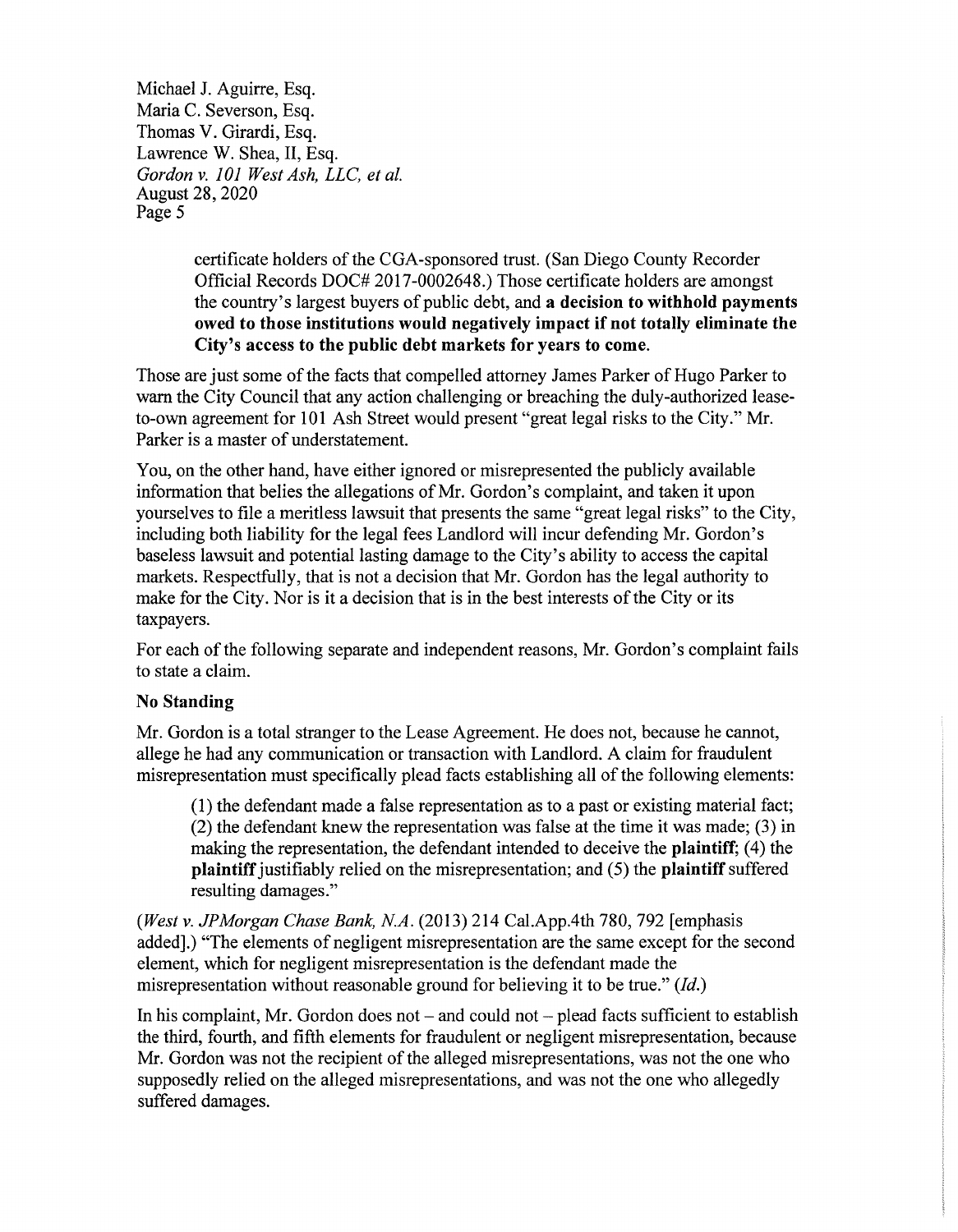Only the victim of a fraudulent or negligent misrepresentation may sue for relief. *(Mirkin v. Wasserman* (1993) 5 Cal. 4th 1082, 1088-89 ["It is settled that a plaintiff, to state a cause of action for deceit based on a misrepresentation, must plead that he or she actually relied on the misrepresentation. ... The law appears always to have been so in this state."]; see also *Summers v. Colette* (2019) 34 Cal.App.5th 361,367 ["[o]nly a real party in interest has standing to prosecute an action, except as otherwise provided by statute"] and *Chapman v. Skype Inc.* (2013) 220 Cal. App. 4th 217, 231-32, quoting *Beckwith v. Dahl* (2012) 205 Cal.App.4th 1039, 1063 ("To allege actual reliance on misrepresentations with the required specificity for a fraud count, 'the plaintiff must plead that **he** believed the representations to be true ... and that in reliance thereon (or induced thereby) **he** entered into the transaction."') [emphasis added]. By his own allegations, Mr. Gordon admits that he was not the victim of any alleged wrong.

## **No Illegal Action**

Mr. Gordon's lack of standing is not cured by Section 526a. Section 526a provides a limited procedural mechanism by which a taxpayer can bring an action to restrain or prevent illegal expenditure, waste, or injury to public funds or property. (C.C.P. § 526a(a).) The section simply does not permit a taxpayer to stand in a governmental body's shoes, without the government's knowledge or consent, to sue on the government's behalf, for a tort allegedly committed against the government.

Mr. Gordon's lack of standing to challenge legal governmental conduct under Section 526a is a matter of black letter law:

A person lacks standing as a taxpayer to challenge legal conduct by government officials (even if private parties illegally procured that conduct). "A taxpayer action does not lie where the challenged governmental conduct is legal." *[Lyons v. Santa Barbara County Sheriffs Office* (2014) 231 CA4th 1499, 1502-no taxpayer standing to sue sheriff and county recorder to challenge allegedly fraudulent nonjudicial foreclosure and eviction since government officials acted legally in relying on paperwork filed with them]

(M. Asimow et al, California Practice Guide: Administrative Law, Ch. 14-D, para. 14:284 (The Rutter Group November 2019 Update).)

The City's decision to enter into the lease-to-own transaction for 101 Ash Street is entirely legal, and the lease agreement was duly executed by Mayor Faulconer as authorized and instructed by Ordinance Number 0-20745, passed by unanimous vote of the San Diego City Council. That duly enacted City ordinance legally authorizes the City's Chief Financial Officer "to expend all funds for rent, operating expenses and as otherwise required by the Lease Agreement." The City's fulfillment of its obligations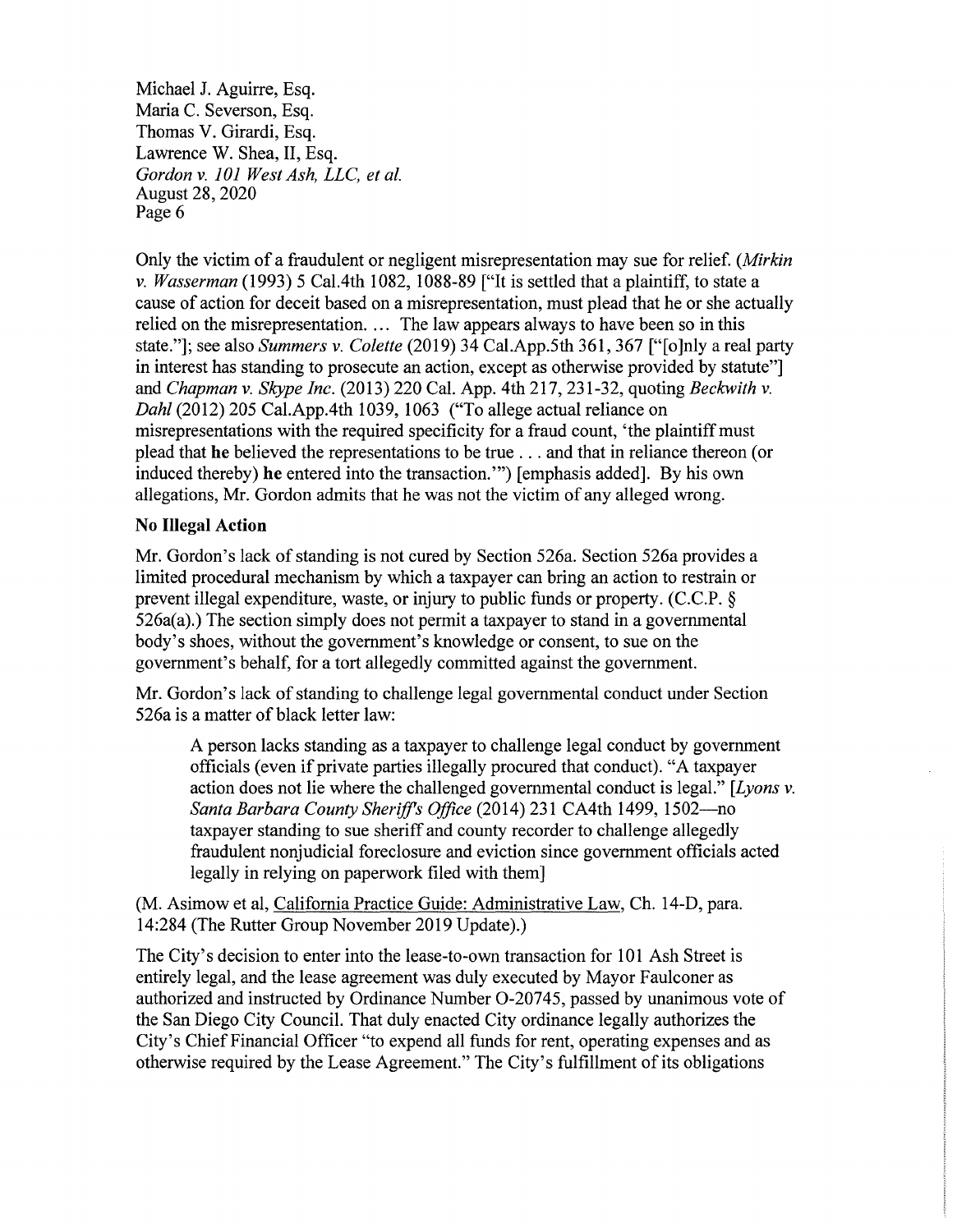under a legally authorized contract cannot constitute "waste" within the meaning of Section 526a.

## No Void or Illegal Contract

Mr. Gordon's lack of standing is not cured by his demonstrably false allegation that the lease-to-own transaction was induced by fraud. "Taxpayers have standing under section 526a to sue 'to set aside void or illegal contracts,' including by bringing suit against a private entity to disgorge public funds paid by a local entity on an allegedly illegal public contract." (A.J. *Fistes Corp. v. GDL Best Contractors, Inc.* (2019) 38 Cal.App.5th 677, 689. Here, however, Plaintiff's complaint does not, and cannot, allege that the contract at issue is void or illegal. To the contrary, the complaint admits City officials were "authorized" to "expend those funds for rent, operating expenses, improvements and other requirements under the City-leasehold." (Complaint at para. 17.) Plaintiff's complaint instead alleges that Defendants fraudulently induced the City to enter into the lease-to-own contract. (Complaint at 2:7-12.)

Fraud in the inducement "renders [a contract] voidable but not void." *(Fed. Deposit Ins. Corp. v. Dureau* (1989) 212 Cal.App.3d 956, 964 (emphasis added). A "voidable" contract "is one where one or more parties have the power, by a manifestation of election to do so, to avoid the legal relations created by the contract, or by ratification of the contract to extinguish the power of avoidance." *(Yvanova v. New Century Mortgage*  Corp. (2016) 62 Cal.4th 919, 930. "It may be declared void but is not void in itself." (Id.) Thus, even accepting as true Mr. Gordon's demonstrably false allegations that the City was fraudulently induced to enter into the lease-to-own agreement, the lease-to-own agreement is neither void nor illegal. Instead, the City would have to make the executive decision to either void the contract or ratify it. In other words, the City would have discretion to act.

The rule is that the municipality, through its governing body, has control of the property and general supervision over the ordinary business of the corporation; and there would be utter confusion in such matters if every citizen and taxpayer had the general right to control the judgment of such body, or usurp the office. Where the thing in question is within the discretion of such body to do or not to do, the general rule is that then neither by mandamus, quo warranto, or other judicial proceeding, can either the state or a private citizen question the action or nonaction of such body; nor in such cases can a private citizen rightfully undertake to do that which he thinks such body ought to do. It is only where performance of the thing requested is enjoined as a duty upon said governing body that such performance can be compelled, or that a private citizen can step into the place of such body and himself perform it.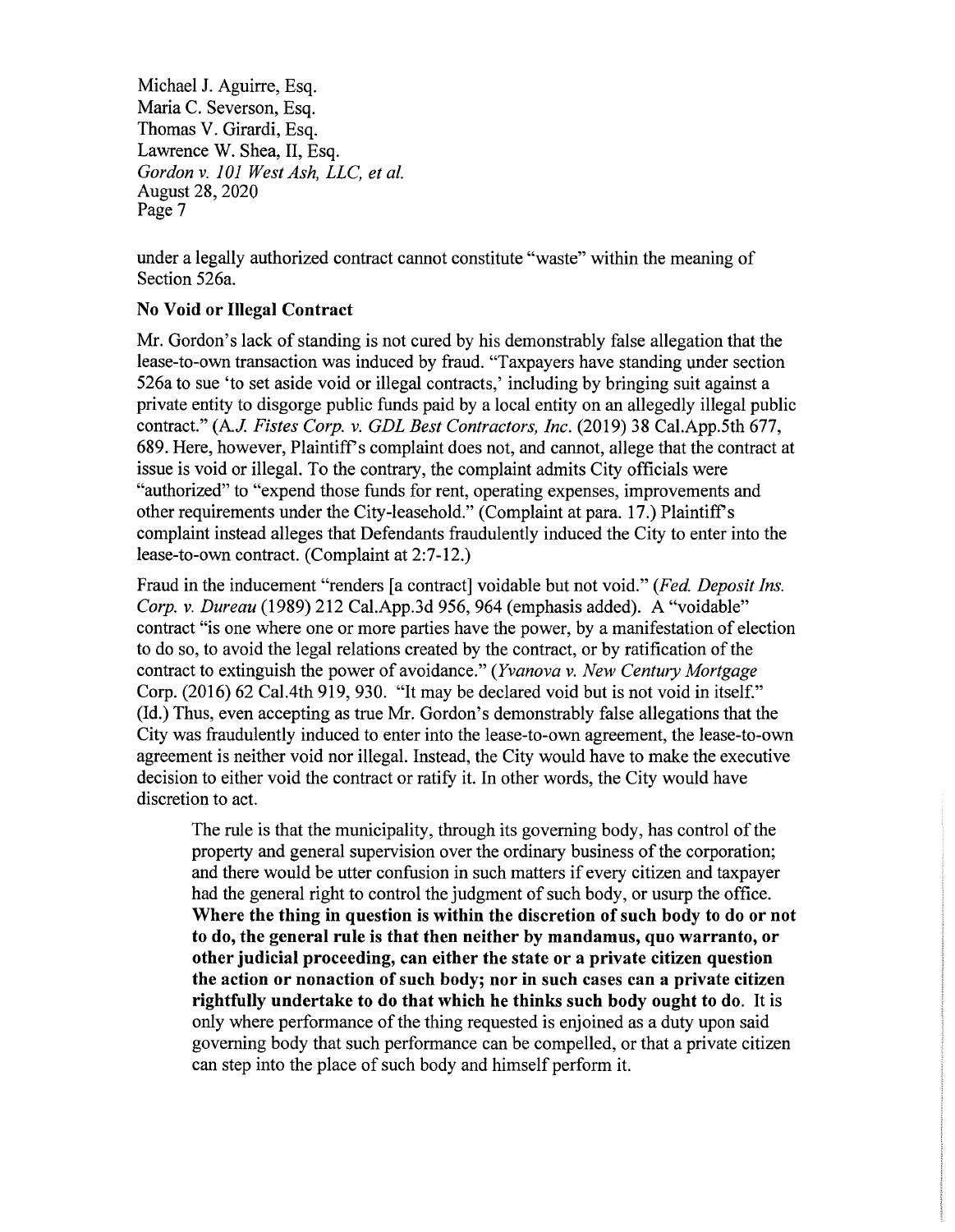*(Gilbane Building Co.* v. *Super. Ct.* (2014) 223 Cal.App.4th 1527, 1532-33 [emphasis added].)

[Under section 526a] a taxpayer may sue to enjoin expenditures by state agencies ... and also to enforce the government's duty to collect funds due the State... [But] a taxpayer suit is authorized only if the governing body has a duty to act and has refused to do so. If the governing body has discretion and decided not to act, then the court is prohibited from substituting its discretion for the discretion of the governing body.

*(Cates* v. *Cal. Gambling Control Comm 'n* (2007) 154 Cal.App.4th 1302, 1308 [emphasis added].)

As the case law makes clear, Plaintiff has no standing to bring an action under 526a to challenge an action (or non-action) that the City has discretion to take. That is true as a matter of law. But Mr. Gordon's attempt to arrogate to himself the City's discretionary authority to decide whether or not to mount a legal challenge to the lease-to-own transaction is especially galling where the City's outside counsel has conducted a detailed forensic review of the transaction and concluded:

- 1. The City knew in advance of the lease transaction that the 101 Ash Street building contained asbestos;
- 2. Any failure to properly handle that asbestos during the City's remodeling effort was the result of the post-transaction conduct of the City or its contractors; and
- 3. Any effort to stop payment or mount a legal challenge to the City's lease-to-own transaction presents "great legal risks to the City and is something that I would urge the council to be very, very careful about."

While no sober City official would authorize a legal challenge to the lease-to-own transaction under the facts of this matter, including those summarized in the HP Report, the decision of whether or not to take on those "great legal risks to the City" is a matter of executive discretion entrusted to City officials on advice of the City Attorney and the City's outside lawyers and consultants.

Critically, while it is beyond the scope of the HP Report, any rational City official tempted to ignore the facts and conclusions in the HP Report and threaten for political reasons to default on the City's obligations would have to consider the impact of such conduct on the City's credit rating and its ability to access the capital markets. The certificate holders who extended tens of millions of dollars of credit on the strength of the City's duly authorized and wholly legal commitment to the "bondable" lease-to-own agreement include some of the biggest financial institutions in the world. No City official should play political games with a decision affecting the City's ability to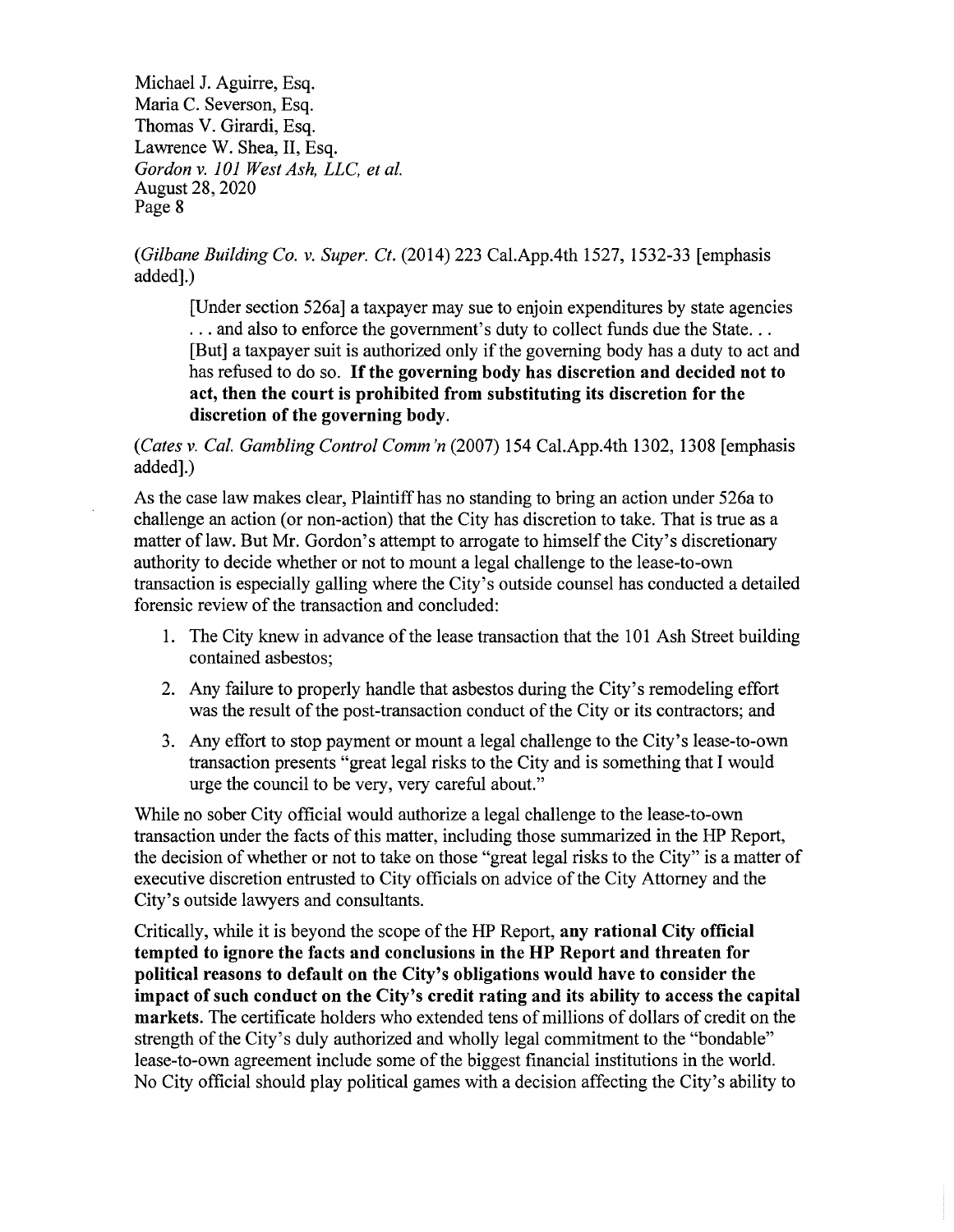access the capital markets. Mr. Gordon certainly does not have the legal authority to make such a catastrophic decision on behalf of the City.

Plaintiff cannot maintain an action under Section 526a challenging the City's exercise of its discretion to decide whether to ratify or disavow the City's legal obligations under the lease-to-own transaction. *(Daily Journal Corp. v. Cnty. Of Los Angeles* (2009) 172 Cal. App.4th 1550, 1558 ["The term 'waste' under section 526a 'means something more than an alleged mistake of public officials involving the exercise of judgment or wide discretion.'"], quoting *Sundance v. Municipal Court* (1986) 42 Cal.3d 1101, 1138; see also *Collins v. Thurmond* (2019) 41 Cal.App.5th 879, 857 ("No claim [under section 526a] will 'lie where the challenged governmental conduct is legal."').

Section 526a does not permit Mr. Gordon, or any other individual taxpayer, to usurp the City's executive discretion over whether the City should assume the "great legal risk" of suing Landlord over the Lease Agreement to acquire 101 Ash Street.

# **No Receipt of Public Funds by Landlord**

Section 526a, on its face, only permits taxpayers to sue governmental bodies or agencies and their officers. (C.C.P. § 526a [526a action "may be maintained against any officer [of a local agency], or any agent, or other person, acting in its behalf'].) The vast majority of actions brought under section 526a are indeed brought against governmental bodies and their officers. However, courts have held that taxpayers have standing to also sue "a private entity [under section 526a] *to disgorge public funds* paid by a local entity on an allegedly illegal public contract." (A.J. *Fistes Corp. v. GDL Best Contractors, Inc.*  (2019) 38 Cal.App.5th 677, 689 [collecting cases] [italics added]. As explained above, the City's commitment to the lease-to-own transaction was duly authorized and entirely legal. But the structure documented in public records demonstrates that no public funds were paid to Landlord.

To reiterate, the Lease Agreement is a form of public financing. Per the terms of the transaction, the City makes all monthly payments to Wilmington Trust as trustee for the registered certificate holders of the CGA Capital Credit Lease-Backed Pass-Through Trust, Series 2017 -CTL-1, pursuant to a publicly-recorded Assignment of Lease and Rents. (San Diego County Recorder Official Records DOC# 2017-0002648.) All City payments due under the lease-to-own agreement go to the certificate holders. None is paid to Landlord. And, based upon documents subject to judicial notice, Mr. Gordon cannot allege Landlord has received or will in the future receive public funds subject to disgorgement under Section 526a.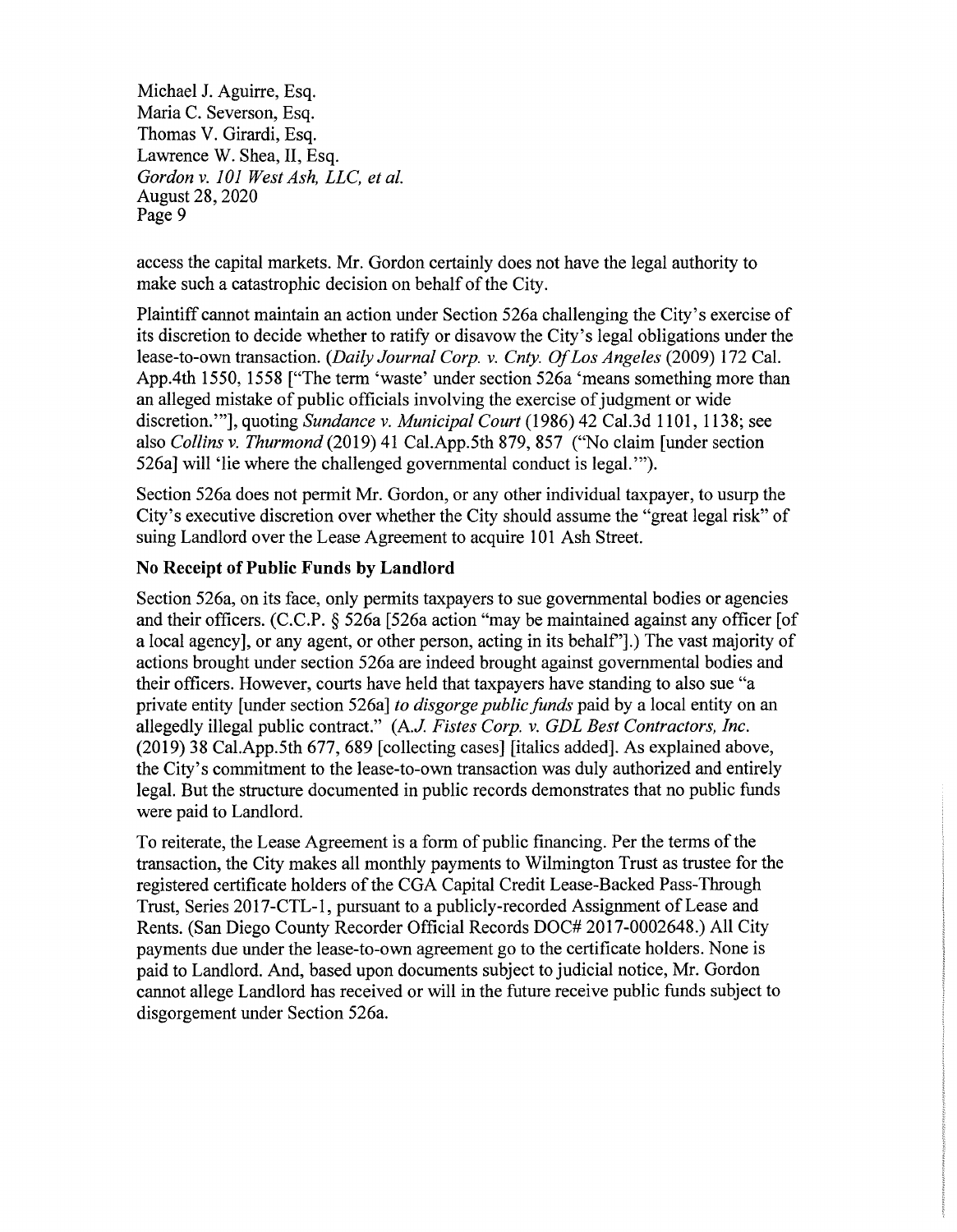# **No Possible Specific Allegation of Intentional or Negligent Misrepresentation by Landlord**

Despite Mr. Gordon's legal obligation to plead his claims of fraud with specificity, the complaint is notably devoid of any specific allegation of misrepresentation by Landlord or its representatives. *(Small v. Fritz Cos., Inc.* (2003) 30 Cal.4th 167, 184 [fraud "must be pled specifically; general and conclusory allegations do not suffice. . . . This particularity requirement necessitates pleading facts which 'show how, when, where, to whom, and by what means the representations were tendered."']) Rather, you appear to paraphrase a City staff report and baldly assert that unidentified individuals "successfully convinced" staffto reach some of the conclusions contained in the staff report by delivering an unspecified third-party "report." Those allegations are not merely impermissibly vague and non-specific. Mr. Gordon's allegations knowingly misstate the publicly available facts summarized in the HP Report.

No competent California attorney would accuse a seller or landlord of "fraud" based upon nothing more than the seller or landlord passing on to a prospective tenant a property condition report prepared by a third party (in the absence of demonstrable actual knowledge of the report's inaccuracy). You know, and you certainly must have advised Mr. Gordon, that a landlord or seller could be accused of fraud if it *failed to* pass on such a report. And no attorney or plaintiff acting without malice would allege the "fraud" asserted in Mr. Gordon's complaint when the publicly-available HP Report confirms that Landlord provided the City with various reports prepared for others that "together provide notice of the presence of significant asbestos incorporated into various products used in the original construction of the building and indicated that the asbestos in the building was not presently posing a threat while cautioning that disturbing the asbestos could create risks. **One report even warned that an EPA-level assessment would be needed if renovation work was planned."** (Emphasis added.)

I appreciate that attorneys sometimes need to work with incomplete information. But this is not such a case. The public record is clear, and you and Mr. Gordon are more than experienced enough to know that you have not pled, and cannot in good faith plead, actionable fraud or deceit against Landlord with the specificity required by law.

#### **No Possible Specific Allegation of Justifiable Reliance by City**

The complaint is notably devoid of any allegation that the City *justifiably* relied on any alleged misstatement by Landlord. That is another legal insufficiency that cannot be corrected by good faith amendment, as the City-approved lease recites that City is "not relying on any representation or warranty by Landlord with regard to the condition of the Premises." (Evid. Code § 622 ["The facts recited in a written instrument are conclusively presumed to be true as between the parties thereto, or their successors in interest; but this rule does not apply to the recital of a consideration."].)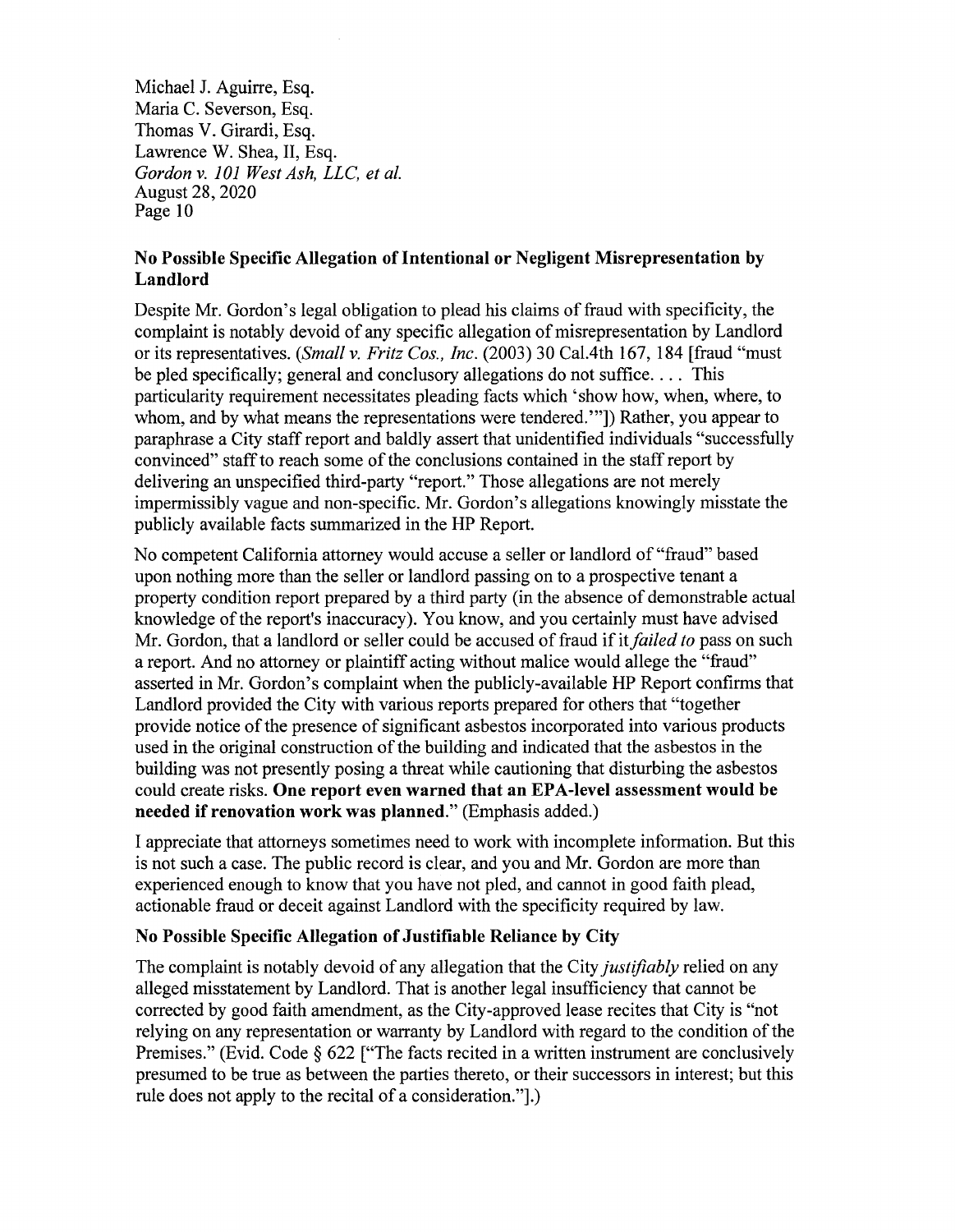Nor could the complaint be amended to allege that the City justifiably relied upon AEC Consultants' 2016 "draft" Property Conditions Report to disclose any environmental issues. That report was commissioned at lender's request, and properly included in Landlord's disclosures to the City. As noted in the HP Report:

Like AEI's 2014 report, AEC's 2016 report was prepared in accordance with ASTM E-2018-08 and disclaims any effort at identifying environmental issues: "This report is based on a Site visit, in which ADC performed a visual, non-intrusive and nondestructive evaluation of various external and internal building components .... *The Property Condition Report is not a building code, safety, regulatory or environmental compliance inspection.*" ... [[] Neither of these third-party property reports should have been taken as disclosing or even addressing potential asbestos issues...

(HP Report, III.A.2 [italics original to HP Report, emphasis added].) No attorney acting in good faith would contend that the City could reasonably or justifiably rely upon the AEC report to disclose environmental issues.

### Untimely "Reverse Validation" Action

Even if Mr. Gordon had standing to assert a claim under section 526a against Landlord, and could allege a viable claim, the deadline to bring such an action has long passed. Though section 526a does not itself contain a limitations period, actions brought under section 526a that are in the nature of a reverse validation action are subject to the 60-day statute of limitations for a validation action. *(McLeod v. Vista Unified School Dist.* (2008) 158 Cal.App.4th 1156, 1165 ["The McLeods assert their action has no statute of limitations since 526a contains no limitations period .... We are persuaded, however, by the District's contention that under the circumstances here, the action is subject to the 60 day statute of limitations for a validation action."].)

"The gravamen of a complaint and the nature of the right sued upon, rather than the form of the action or relief demanded, determine which statute of limitations applies." (Id., quoting *Embarcadero Mun. Improvement Dist. V Cnty. ofSanta Barbara* (2001) 88 Cal. App.4th 781, 789.) Here, Mr. Gordon is suing to challenge the validity of a City contract -the Lease Agreement for 101 Ash. (Complaint at 1:4-11 ["This taxpayer lawsuit seeks to stop the waste of, and to recover, the City of San Diego's public funds in what has been called 'the city's worst land deal ever': the \$120 million lease-to-own agreement for the Sempra building on 101 Ash Street[.]"). Plaintiff alleges that the agreement is not valid because the City was fraudulently induced to enter into it. (Id. ["The City of San Diego was defrauded and induced to enter into a 20-year lease-to-own agreement for the Ash Street Building."].)